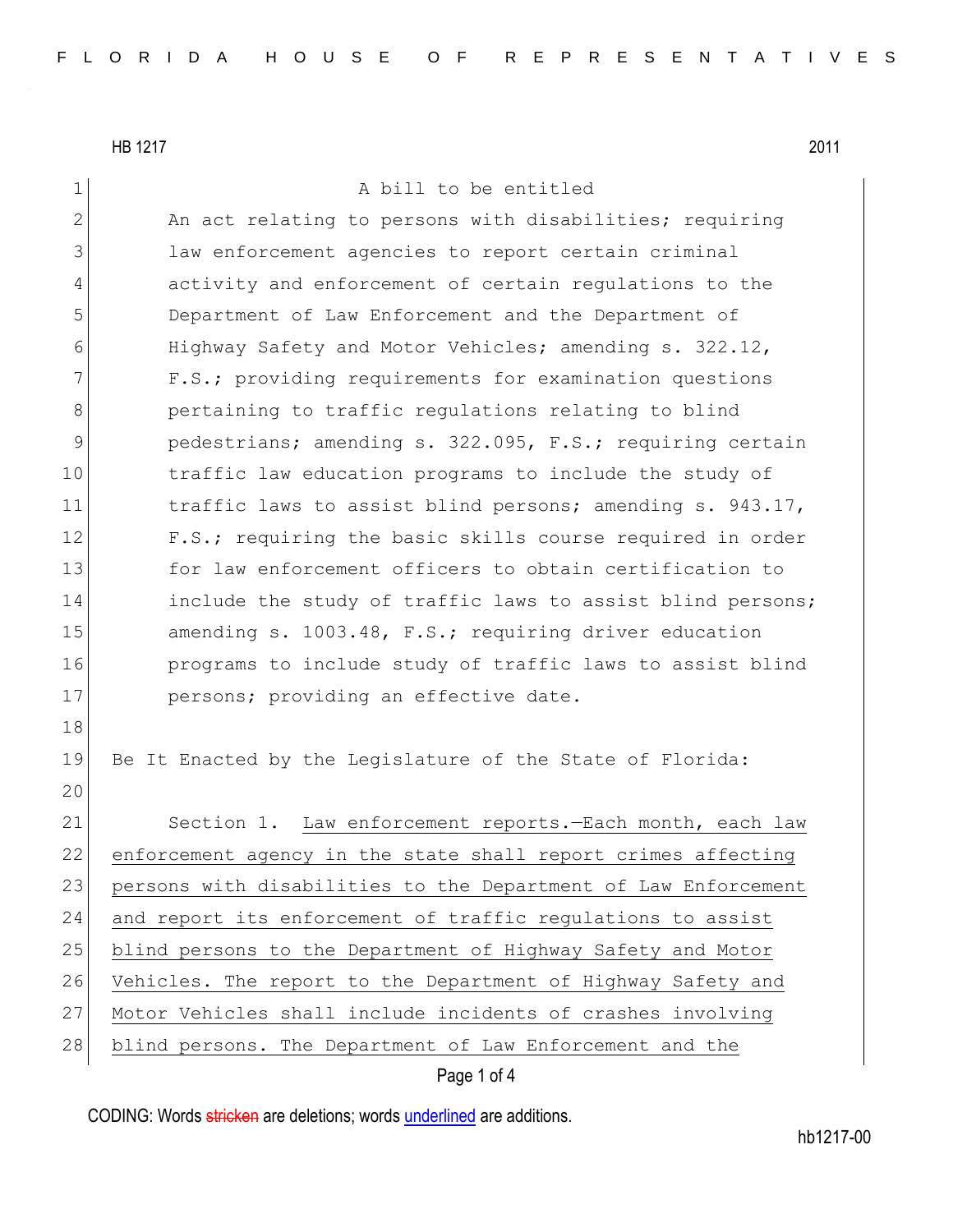| FLORIDA HOUSE OF REPRESENTATIVES |  |
|----------------------------------|--|
|----------------------------------|--|

29 Department of Highway Safety and Motor Vehicles shall each 30 provide procedures for the collection and maintenance of the 31 reports in the same manner as other criminal activity and 32 enforcement reports are collected and maintained by that 33 department. 34 Section 2. Subsection (6) is added to section 322.12, 35 Florida Statutes, to read: 36 322.12 Examination of applicants.-37 (6) Each examination given for a Class E driver's license 38 or a commercial driver's license under this section must include 39 one question testing the applicant's knowledge of traffic 40 regulations to assist blind persons. To pass the examination, 41 the applicant must answer that question on the examination 42 correctly. In developing questions under this subsection, the 43 department shall emphasize pedestrian right of way when a driver 44 is making a right turn at an intersection. 45 Section 3. Subsection (1) of section 322.095, Florida 46 Statutes, is amended to read: 47 322.095 Traffic law and substance abuse education program 48 for driver's license applicants.-49 (1) The Department of Highway Safety and Motor Vehicles 50 must approve traffic law and substance abuse education courses 51 that must be completed by applicants for a Florida driver's 52 license. The curricula for the courses must provide instruction 53 on the physiological and psychological consequences of the abuse 54 of alcohol and other drugs, the societal and economic costs of 55 alcohol and drug abuse, the effects of alcohol and drug abuse on 56 the driver of a motor vehicle, and the laws of this state

## Page 2 of 4

CODING: Words stricken are deletions; words underlined are additions.

hb1217-00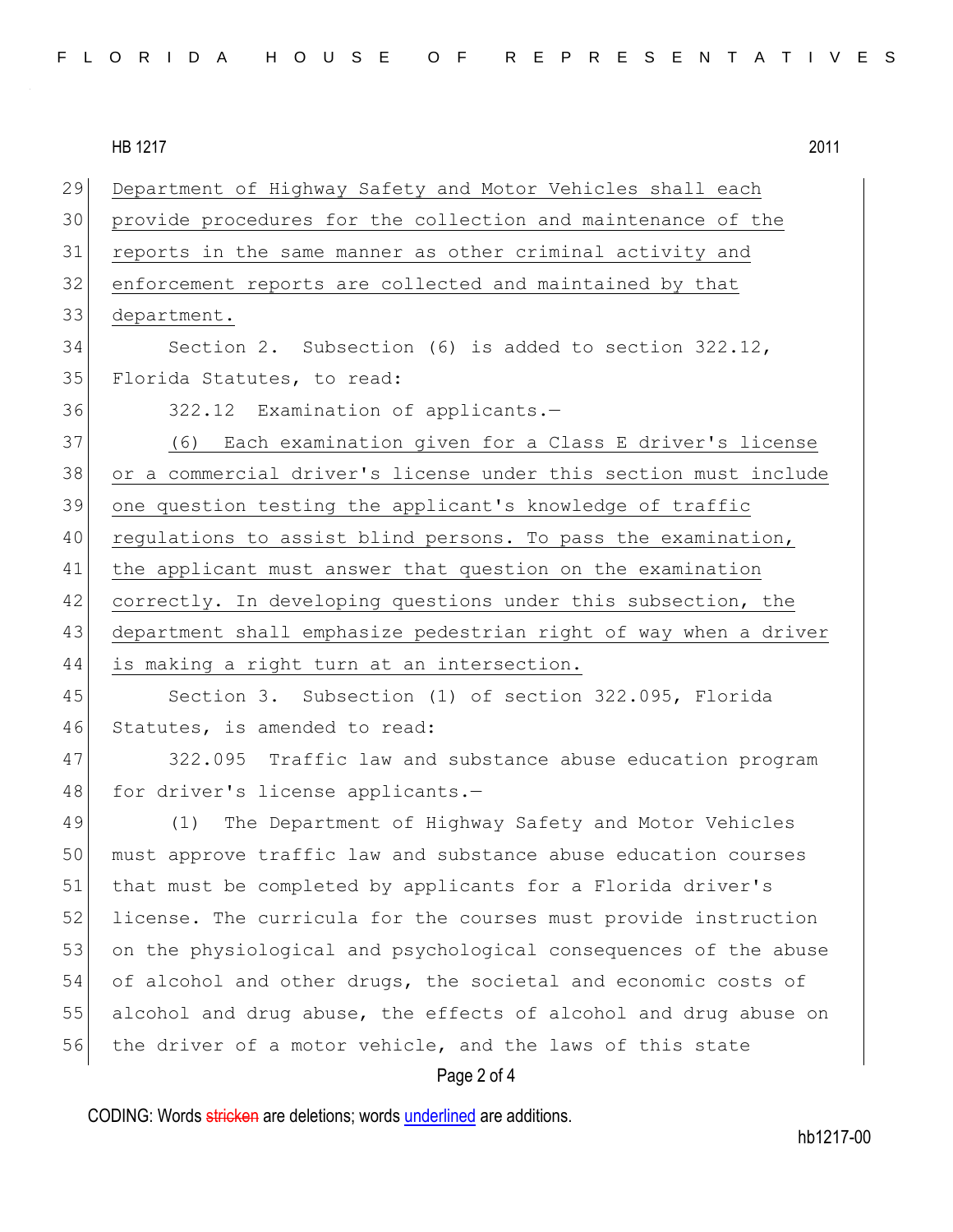57 relating to the operation of a motor vehicle. The curricula must 58 also include the study of traffic laws to assist blind persons. 59 All instructors teaching the courses shall be certified by the 60 department.

61 Section 4. Subsection (5) of section 943.17, Florida 62 Statutes, is amended to read:

63 943.17 Basic recruit, advanced, and career development 64 training programs; participation; cost; evaluation.—The 65 commission shall, by rule, design, implement, maintain, 66 evaluate, and revise entry requirements and job-related 67 curricula and performance standards for basic recruit, advanced, 68 and career development training programs and courses. The rules 69 shall include, but are not limited to, a methodology to assess 70 relevance of the subject matter to the job, student performance, 71 and instructor competency.

72 (5) The commission, in consultation with the Florida 73 Violent Crime and Drug Control Council, shall establish 74 standards for basic and advanced training programs for law 75 enforcement officers in the subjects of investigating and 76 preventing violent crime. The curricula of every basic skills 77 course required in order for law enforcement officers to obtain 78 initial certification must include the study of traffic laws to 79 assist blind persons. After January 1, 1995, every basic skills 80 course required in order for law enforcement officers to obtain 81 initial certification must include training on violent crime 82 prevention and investigations.

83 Section 5. Subsection (1) of section 1003.48, Florida 84 Statutes, is amended to read:

## Page 3 of 4

CODING: Words stricken are deletions; words underlined are additions.